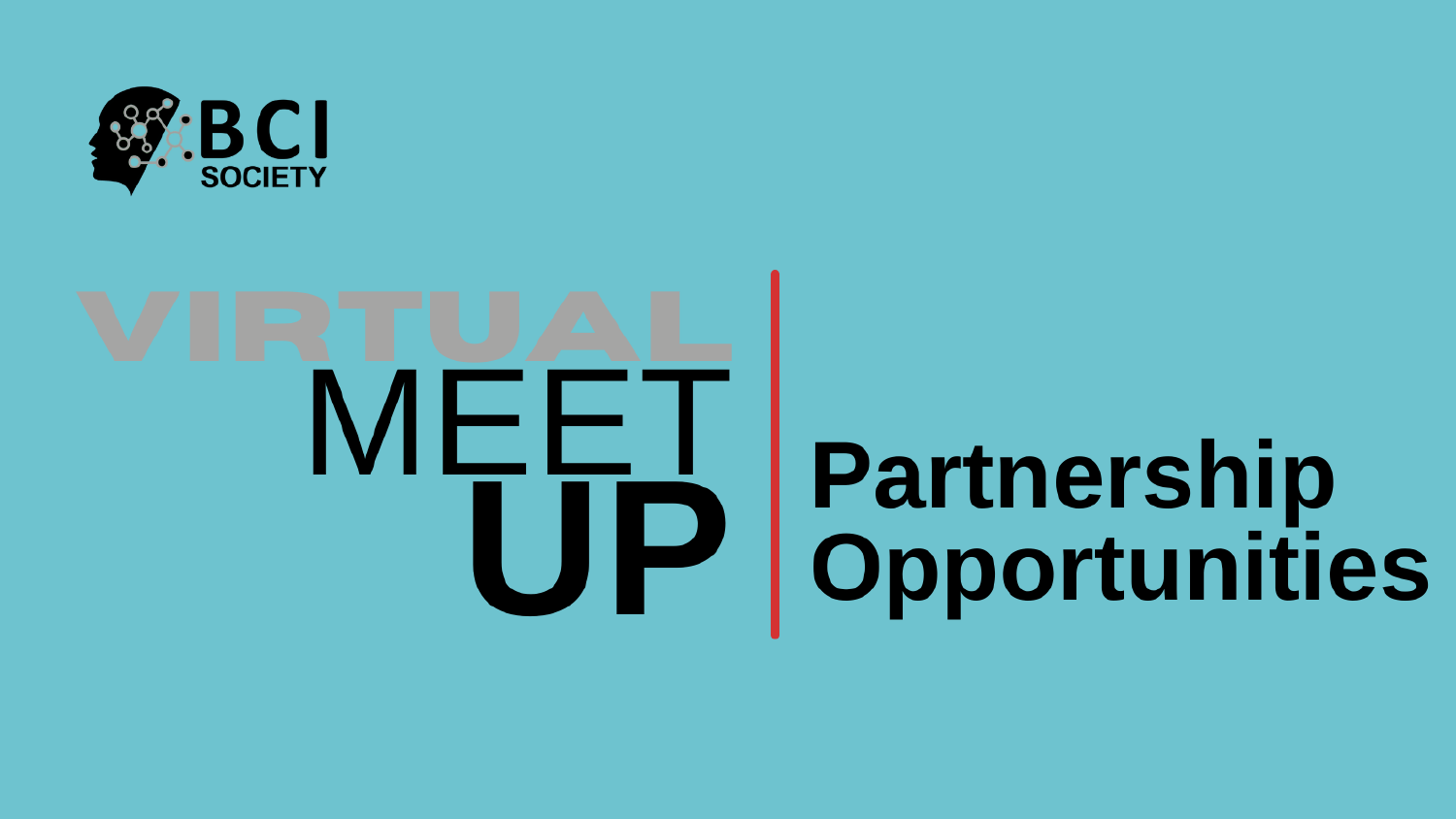# Virtual Meet Up | June 2

2:00-6:00pm CEDT, 8:00am-12:00pm EDT, 5:00am-9:00am PDT, 10:00pm-2:00am AEDT

[The BCI Society Virtual Meet-Up i](https://bcisociety.org/virtual-meet-up/)s an event that will bring together the BCI community to network, share experiences, and make new connections. The event will feature both structured networking events to optimize connection as well as casual mingling opportunities.

The Virtual Meet-Up is organized by the Postdoc and Student Committee with support from the BCI Society board.

The event will be held in Gather Town.

We invite you to partner with us. See details on how to get involved on the next pages.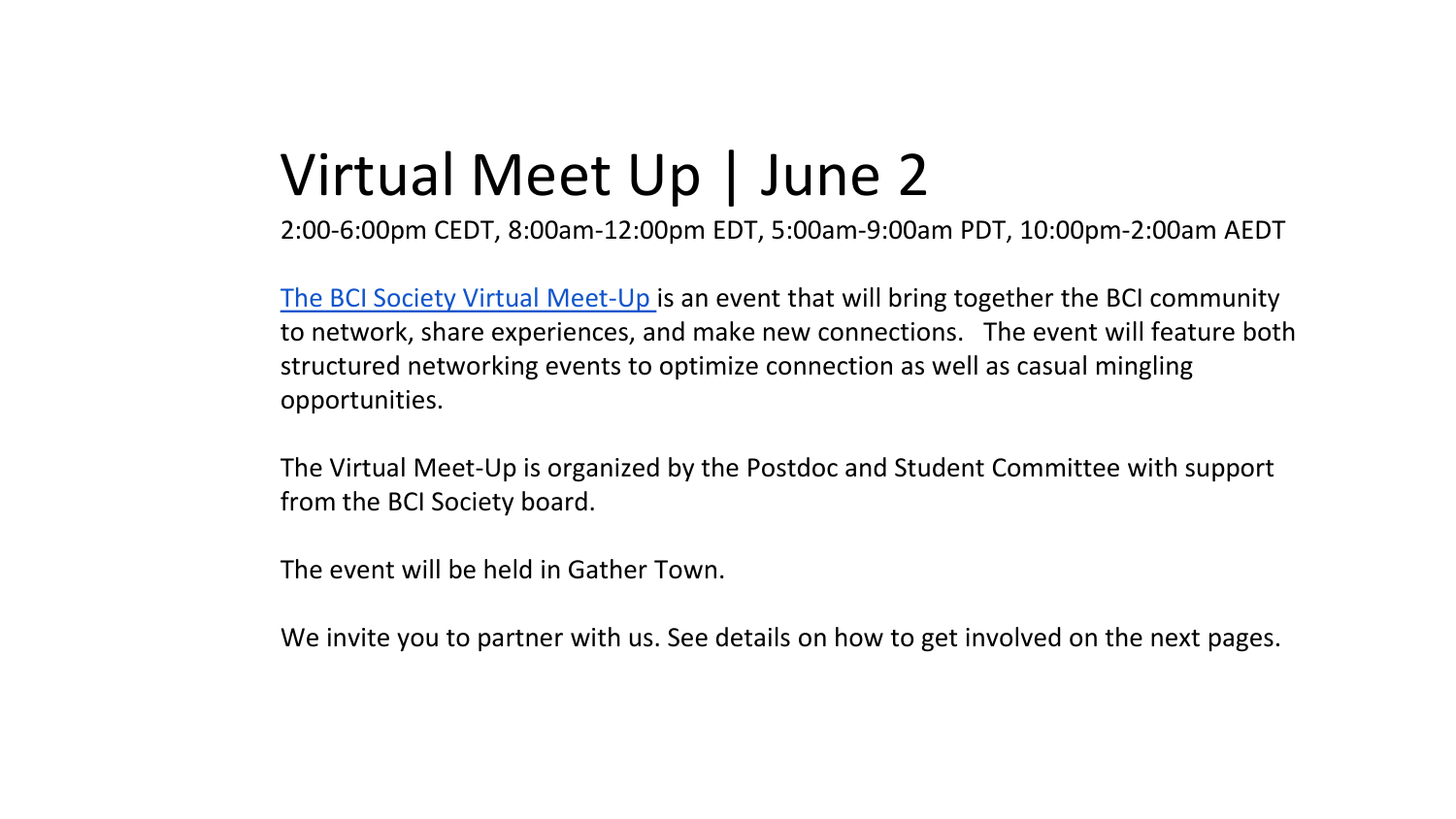# **EXCLUSIVE EVENT OPPORTUNITIES**

### **Speed Dating partnership (only 1 opportunity): \$300/session**

- Branding of the custom map/background for Speed Dating area of Gather Town
- Visibility on the website (hyperlinked logo on webpage)
- Visibility in (1) e-blast (hyperlinked logo distribution 3860 contacts)
- Visibility on social media: (2) tweets during event

## **Diversity Social partnership (only 1 opportunity): \$300/session**

- Branding of the custom map/background for Diversity area of Gather Town
- Visibility on the website (hyperlinked logo on webpage)
- Visibility in (1) e-blast (hyperlinked logo distribution 3860 contacts)
- Visibility on social media: (2) tweets during event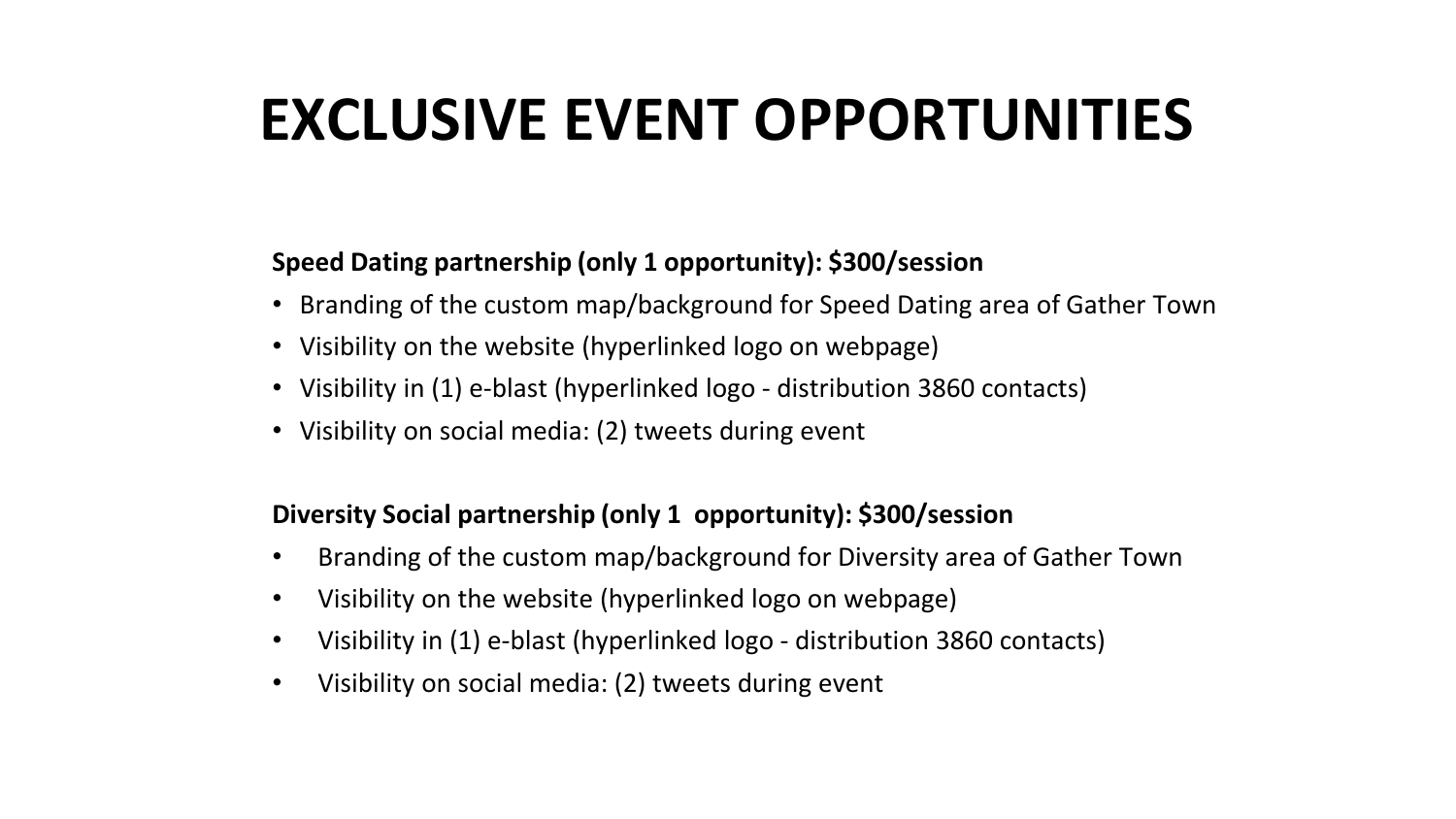# **JOB FAIR**

### **Are you looking for great talent? Participate in the Job Fair!**

Hiring companies, educational institutions, not-for-profit organizations have the opportunity to showcase their employer brand and pitch to a crowd of skilled candidates on why they're the best choice around.

The Job Fair is an excellent venue to:

- Meet the BCI Community top talent
- Pitch your organization to prospects
- Put your culture on full display

Job Fair participants will have a booth space in the Job Fair area of Gather Town. There will be one dedicated Job Fair session and we strongly suggest that you staff your "booth" during that time to maximize engagement with attendees. You will be able to post one PDF document, accessible at all time during the day. The document can present specific job offers, general information on the organization, contact information, etc.

## **Job Fair Booth: \$100 (not-for-profit organization, labs, educational institutions: Free)**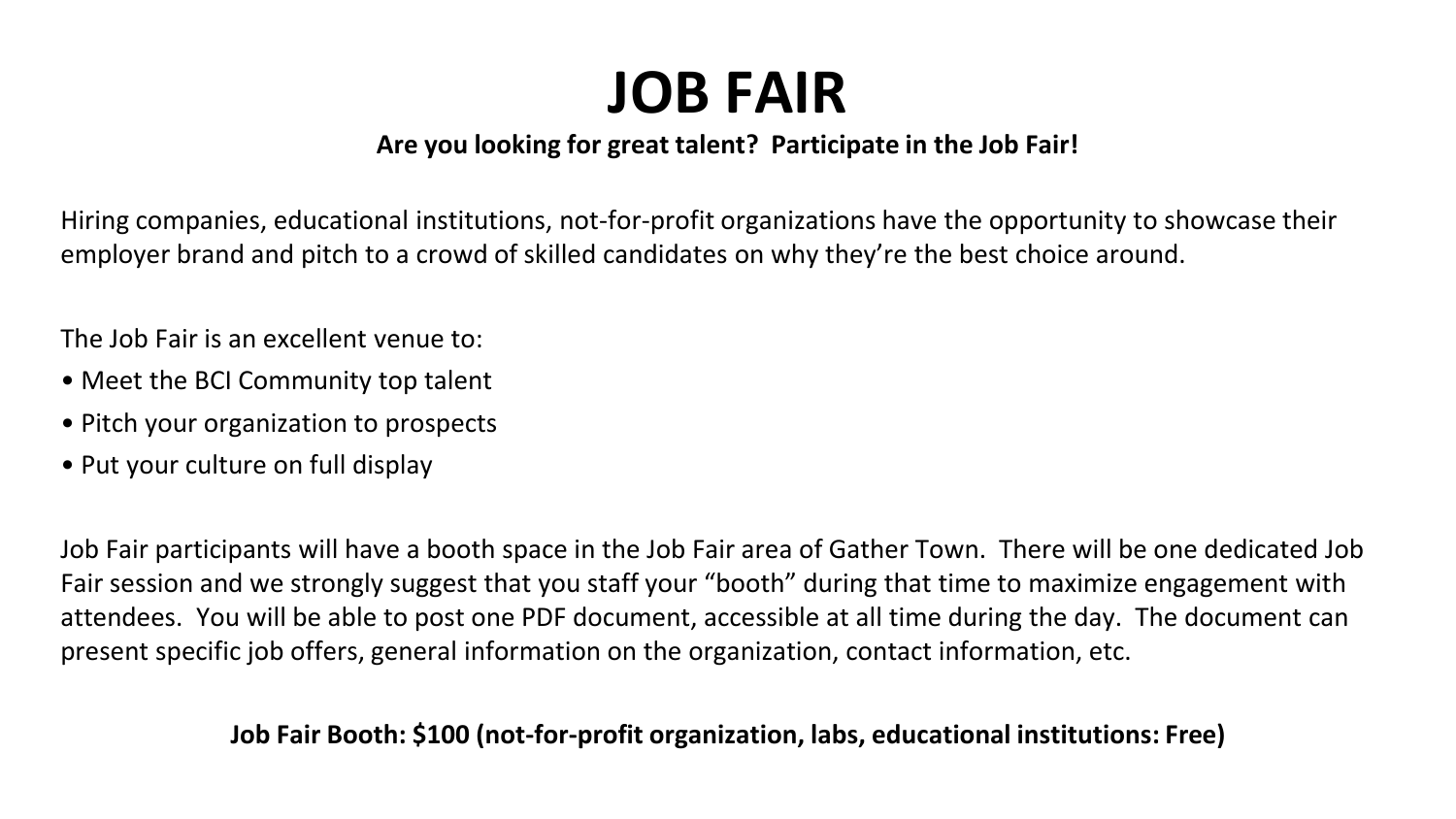Got a creative idea? Contact us and let's talk about it. We are dedicated to helping you get the most out of your partnership whether through our existing offerings or custom-made creative solutions.

### Cendrine De Vis

Podium Conference Specialists 2661 Queenswood Drive Victoria, BC Canada V8N 1X6

Tel: 1.250.472.7644 x 106 Fax: 1.250.472.7644 Email: [cendrine@podiumconferences.com](mailto:michelle@podiumconferences.com) Web: [www.bcisociety.org](http://www.cogdevsoc.org/)